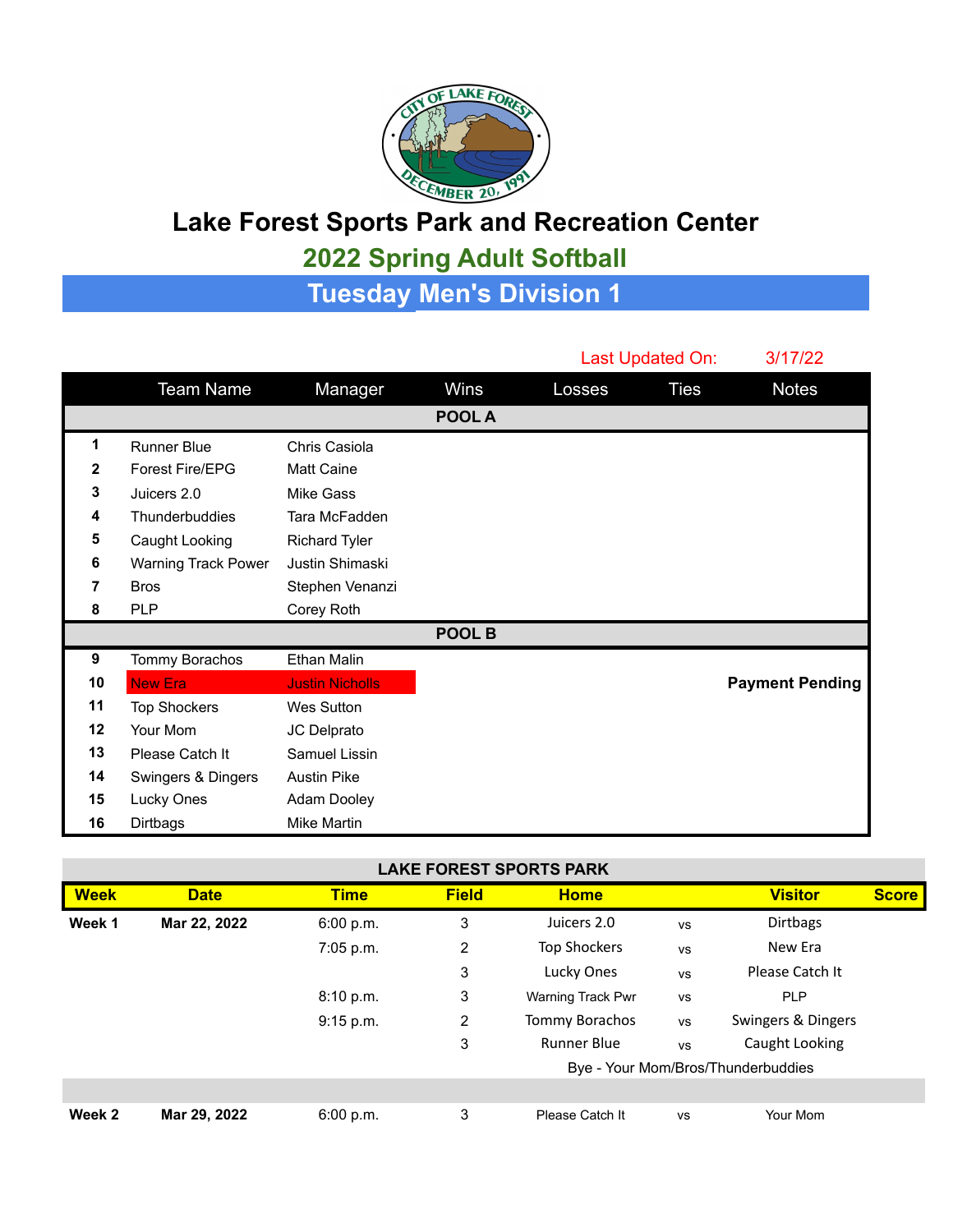|        |              | 7:05 p.m. | 2                         | New Era                                                 | VS               | Swingers & Dingers                                              |  |  |
|--------|--------------|-----------|---------------------------|---------------------------------------------------------|------------------|-----------------------------------------------------------------|--|--|
|        |              |           | 3                         | PLP                                                     | VS               | <b>Bros</b>                                                     |  |  |
|        |              | 8:10 p.m. | 2                         | Caught Looking                                          | VS               | Thunderbuddies                                                  |  |  |
|        |              |           | 3                         | Dirtbags                                                | <b>VS</b>        | Lucky Ones                                                      |  |  |
|        |              | 9:15 p.m. | $\mathsf 3$               | Juicers 2.0                                             | VS               | <b>Forest Fire</b>                                              |  |  |
|        |              |           |                           |                                                         |                  | Bye - Tommy Borachos/Runner Blue/Top Shockers/Warning Track Pwr |  |  |
|        |              |           |                           |                                                         |                  |                                                                 |  |  |
| Week 3 | Apr 5, 2022  | 6:00 p.m. | $\overline{c}$            | <b>Forest Fire</b>                                      | VS               | Caught Looking                                                  |  |  |
|        |              |           | $\sqrt{3}$                | Swingers & Dingers                                      | VS               | Please Catch It                                                 |  |  |
|        |              | 7:05 p.m. | $\overline{c}$            | <b>Top Shockers</b>                                     | VS               | <b>Bros</b>                                                     |  |  |
|        |              |           | 3                         | Your Mom                                                | VS               | <b>Dirtbags</b>                                                 |  |  |
|        |              | 8:10 p.m. | $\overline{c}$            | PLP                                                     | VS               | <b>Runner Blue</b>                                              |  |  |
|        |              |           | 3                         | <b>Bros</b>                                             | VS               | Warning Track Pwr                                               |  |  |
|        |              | 9:15 p.m. | 2                         | New Era                                                 | <b>VS</b>        | Tommy Borachos                                                  |  |  |
|        |              |           | 3                         | Thunderbuddies                                          | <b>VS</b>        | Juicers 2.0                                                     |  |  |
|        |              |           |                           |                                                         | Bye - Lucky Ones |                                                                 |  |  |
|        |              |           |                           |                                                         |                  |                                                                 |  |  |
| Week 4 | Apr 12, 2022 | 6:00 p.m. | 3                         | <b>Top Shockers</b>                                     | <b>VS</b>        | Your Mom                                                        |  |  |
|        |              | 7:05 p.m. | 2                         | <b>Warning Track Pwr</b>                                | VS               | Thunderbuddies                                                  |  |  |
|        |              |           | 3                         | Tommy Borachos                                          | <b>VS</b>        | Lucky Ones                                                      |  |  |
|        |              | 8:10 p.m. | 3                         | Dirtbags                                                | <b>VS</b>        | New Era                                                         |  |  |
|        |              | 9:15 p.m. | $\overline{c}$            | Caught Looking                                          | <b>VS</b>        | <b>PLP</b>                                                      |  |  |
|        |              |           | 3                         | <b>Runner Blue</b>                                      | <b>VS</b>        | <b>Forest Fire</b>                                              |  |  |
|        |              |           |                           | Bye - Please Catch It / Swingers & Dingers/Juicers/Bros |                  |                                                                 |  |  |
|        |              |           |                           |                                                         |                  |                                                                 |  |  |
| Week 5 | Apr 19, 2022 | 6:00 p.m. | 3                         | Swingers & Dingers                                      | <b>VS</b>        | <b>Top Shockers</b>                                             |  |  |
|        |              | 7:05 p.m. | $\ensuremath{\mathsf{3}}$ | Your Mom                                                | VS               | Lucky Ones                                                      |  |  |
|        |              | 8:10 p.m. | $\overline{c}$            | Juicers 2.0                                             | VS               | <b>Warning Track Pwr</b>                                        |  |  |
|        |              |           | 3                         | <b>Forest Fire</b>                                      | <b>VS</b>        | Thunderbuddies                                                  |  |  |
|        |              | 9:15 p.m. | $\boldsymbol{2}$          | <b>Bros</b>                                             | ٧S               | Runner Blue                                                     |  |  |
|        |              |           | 3                         | Please Catch It                                         | <b>VS</b>        | Tommy Borachos                                                  |  |  |
|        |              |           |                           | Bye - New Era/PLP/Caught Looking/Dirtbags               |                  |                                                                 |  |  |
|        |              |           |                           |                                                         |                  |                                                                 |  |  |
| Week 6 | Apr 26, 2022 | 6:00 p.m. | $\overline{c}$            | Juicers 2.0                                             | VS               | Runner Blue                                                     |  |  |
|        |              |           | 3                         | Thunderbuddies                                          | VS               | <b>Bros</b>                                                     |  |  |
|        |              | 7:05 p.m. | $\overline{c}$            | Your Mom                                                | VS               | New Era                                                         |  |  |
|        |              |           | $\sqrt{3}$                | <b>Forest Fire</b>                                      | <b>VS</b>        | PLP                                                             |  |  |
|        |              | 8:10 p.m. | $\overline{c}$            | Please Catch It                                         | ٧S               | <b>Top Shockers</b>                                             |  |  |
|        |              |           | 3                         | Dirtbags                                                | VS               | Tommy Borachos                                                  |  |  |
|        |              | 9:15 p.m. | $\overline{c}$            | Lucky Ones                                              | VS               | Swingers & Dingers                                              |  |  |
|        |              |           | $\sqrt{3}$                | Caught Looking                                          | vs               | Warning Track Pwr                                               |  |  |
|        |              |           |                           |                                                         |                  |                                                                 |  |  |
| Week 7 | May 3, 2022  | 6:00 p.m. | $\overline{c}$            | <b>PLP</b>                                              | VS               | Thunderbuddies                                                  |  |  |
|        |              |           | $\ensuremath{\mathsf{3}}$ | Warning Track Pwr                                       | vs               | Runner Blue                                                     |  |  |